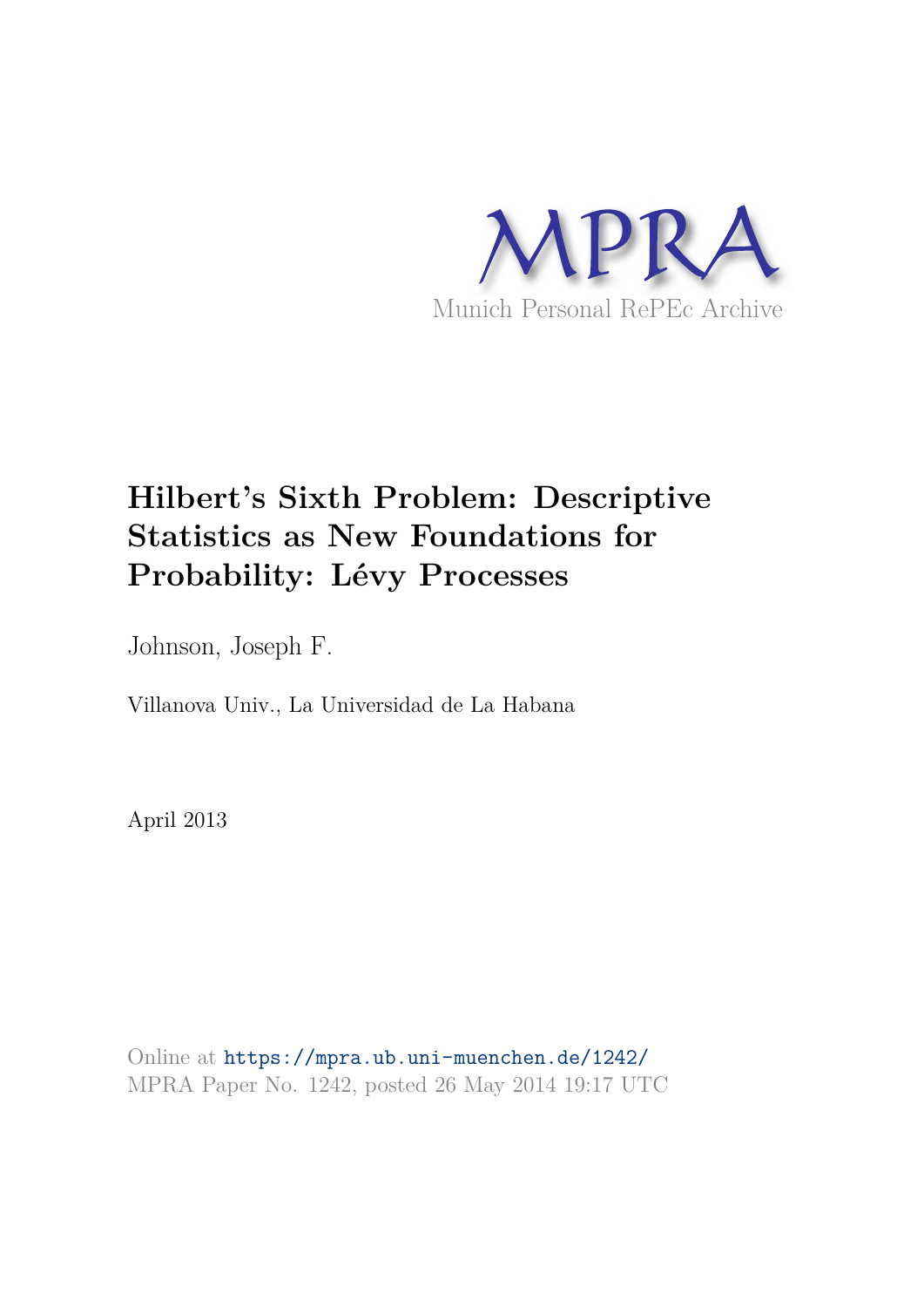# Hilbert's Sixth Problem:

### Descriptive Statistics as New Foundations for Probability

Joseph F. Johnson

Dept. of Mathematical Sciences, Villanova Univ.

#### RESUMEN

Hay esbozos según los cuales las probabilidades se cuentan como la fundación de la teoría matemática de las estadísticas. Mas la significación física de las prob abilidades matemáticas son oscuros, muy poco entendidos. Parecíara mejor que entendidos entendidos entendidos entendidos entendidos entendidos entendidos entendidos entendidos entendidos entendidos entendidos entendidos en las probabilidades físicas se fundaran en las estadísticas descriptivas de datos fis cales. Se trata una teoría que así responde a una cuestiona de Hilbert propuest en su Problema Número Seis, la axiomatización de la Física. Esta está basad en la auto-correlación de los series temporales. Casi todas de las funciones o auto-correlación de las trayectorías de un sistema dinámico lineal (con un nun bero bastante grande de grados de libertad) son todas aproximadamente iguales, no importan las condiciones iniciales, aún si el sistema no sea ergódico, com conjeturó Khintchine en 1943.

Usually, the theory of probability has been made the foundation for the theory of statistics. But the physical significance of the concept of probabilit is problematic, with no consensus. It would seem better to make the descriptiv statistics of physical data the foundations of physical probability. This will answer a question posed by Hilbert in his Sixth Problem, the axiomatization of Physics. It is based on the auto-correlation function of time series. Almost all trajectories of a linear dynamical system (with sufficiently many degrees of freedom) as approximately equal, no matter their initial conditions, even when the system is not ergodic, as conjectured by Khintchine in 1943.

# Introduction

Hilbert's Sixth Problem [1] was the Axiomatization of Physics. He had in min only the axiomatization of true physical theories, but as well the axiomatization of theories which would bear an interesting resemblance to, along with instructive differe from, the real world. Because of the contemporary controversies about the logical re between Analytical Mechanics and Thermodynamics precipitated by the work of M and Boltzmann, which involved both Poincaré and Zermelo, Hilbert explicitly point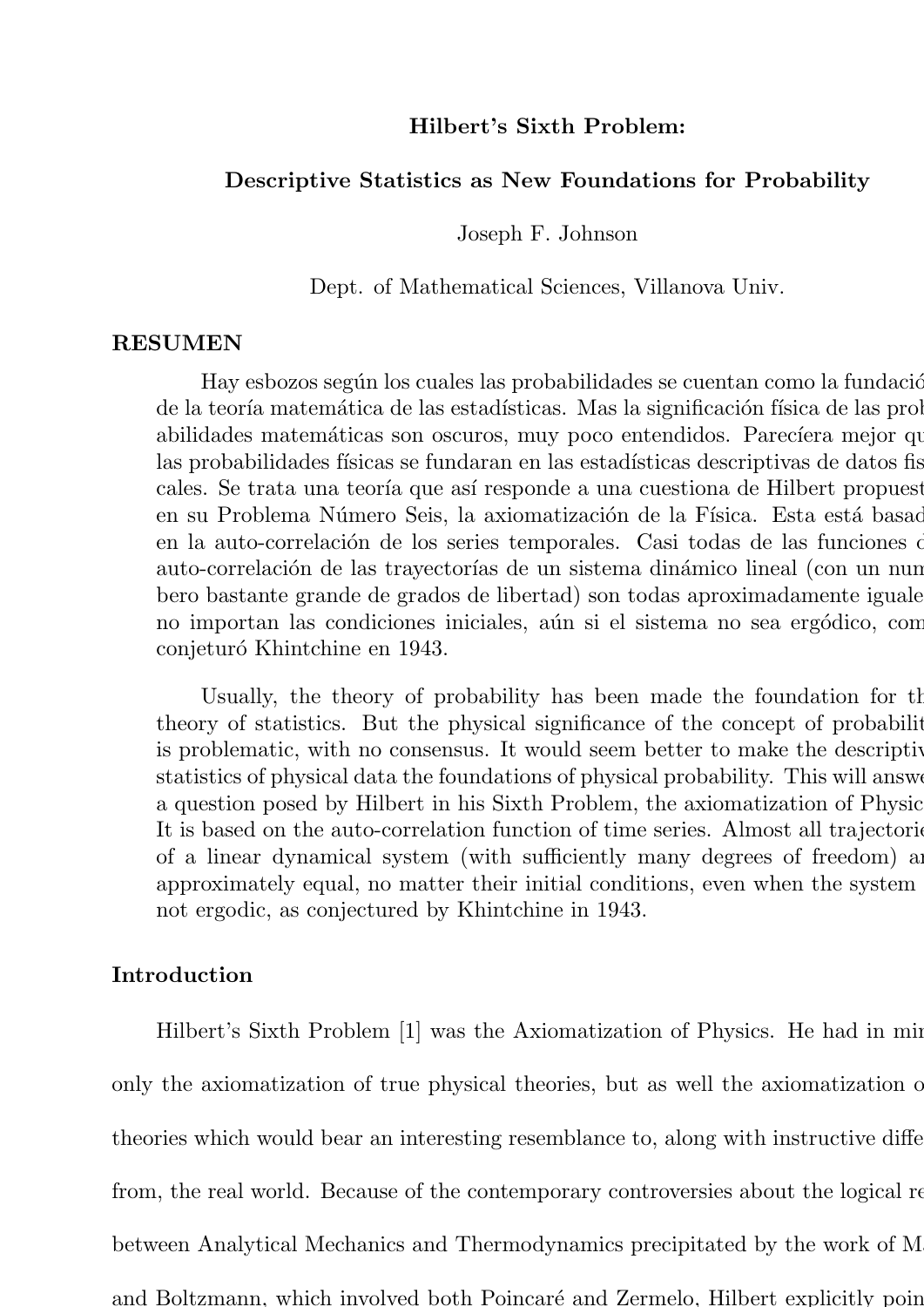the need for logical foundations for the theory of probability. With Quantum Mechanics's Born's rule's having placed probability at an even more central location in the found of physical theory, Hilbert's prescience is remarkable. Readers younger than Hilber realize that for Hilbert and his generation, Probability was not a branch of Mathematics, it was a branch of Physics.\* Hilbert realized that as a preliminary to this, one have to bring the theory of probability into mathematics proper by axiomatizing such a way as to clarify its relationships to Arithmetic or Geometry. Fréchet, W and Kolmogoroff did precisely this, but Kolmogoroff well knew that this did not the problem of clarifying the logical foundations of what is nowadays called "ph probability." He returned to this more difficult and more important part of Hilbert's Problem several times in his later career [3].

In Dirac's formulation of the axioms of Quantum Mechanics, we find the t physicist's approach to this problem.

"If the experiment is repeated a large number of times it will be found that each particular result will be obtained a definite fraction of the total number times, so that one can say there is a definite probability of its being obtained an time the experiment is performed." [4]

This is not a definition at all. Such notions have been insightfully criticized in by Burnside [5], Littlewood  $[6]$ , and Kolmogoroff  $[7]$ , all three accomplished probabilities.

<sup>&</sup>lt;sup>\*</sup> This point is illustrated by Corry: he found in the Göttingen archives the list of for a course Hilbert taught: "In 1905 he taught a course on the axiomatic method he presented for the first time a panoramic view of various physical disciplines from axiomatic perspective: mechanics, thermodynamics, probability calculus, kinetic t insurance mathematics, electrodynamics, psychophysics." [2]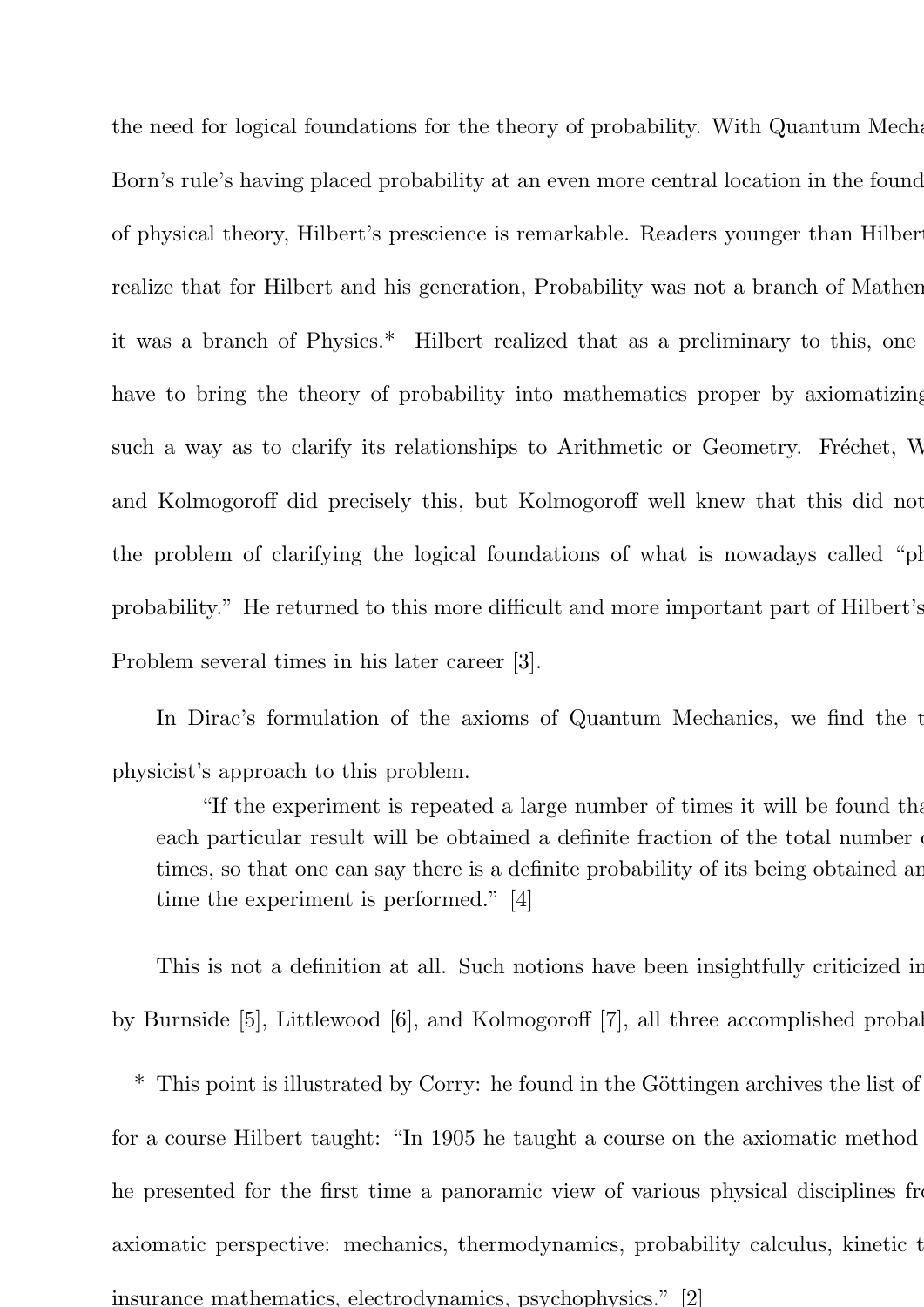In an address to a math club, Littlewood explained at length "The Dilemma of Prob

Theory."

"Now [it] cannot assert a certainty about a particular number  $n$  of throw such as 'the proportion of 6's will certainly be within  $p \pm \epsilon$  for large enough n. It can only say 'the proportion will lie within  $p \pm \epsilon$  with at least such and such probability (depending on  $\epsilon$  and  $n_o$ )...

"The vicious circle is apparent."

"It is natural to believe that if (with the natural reservations) an act lik throwing a die is repeated n times the proportion of 6's will, with certainty, ten to a limit, p say, as  $n \to \infty$ . (Attempts are made to sublimate the limit int some Pickwickian sense—'limit' in inverted commas. But either you mean the ordinary limit, or else you have the problem of explaining how 'limit' behave and you are no further. You do not make an illegitimate conception legitimate by putting it into inverted commas.) ...

"It is generally agreed that the frequency theory won't work. But whatever the theory it is clear that the vicious circle is very deep-seated: certainty being impossible, whatever [it] is made to state can be stated only in terms of 'probability'. One is tempted to the extreme rashness of saying that the problem insoluble (within our current conceptions). More sophisticated attempts than the frequency theory have been made, but they fail in the same sort of way."

Kolmogoroff, in a chapter [7] meant for a broad scientific audience, analyze logical circularity in the same way, and ten years later, having despaired of the pos of fixing the frequency theory, began developing his theory of algorithmic complex the logical foundation for probability.

However, we can answer Littlewood's objection by, indeed, carefully defining kind of limit, which we will call the thermodynamic limit, which evades the logical circle the naive frequency theory but still has physical meaning and close contact with the of physical content which physicists like about the frequency theory, in spite of its shortcomings.

The well known logician and computer scientist Prof. Jan von Plato, of H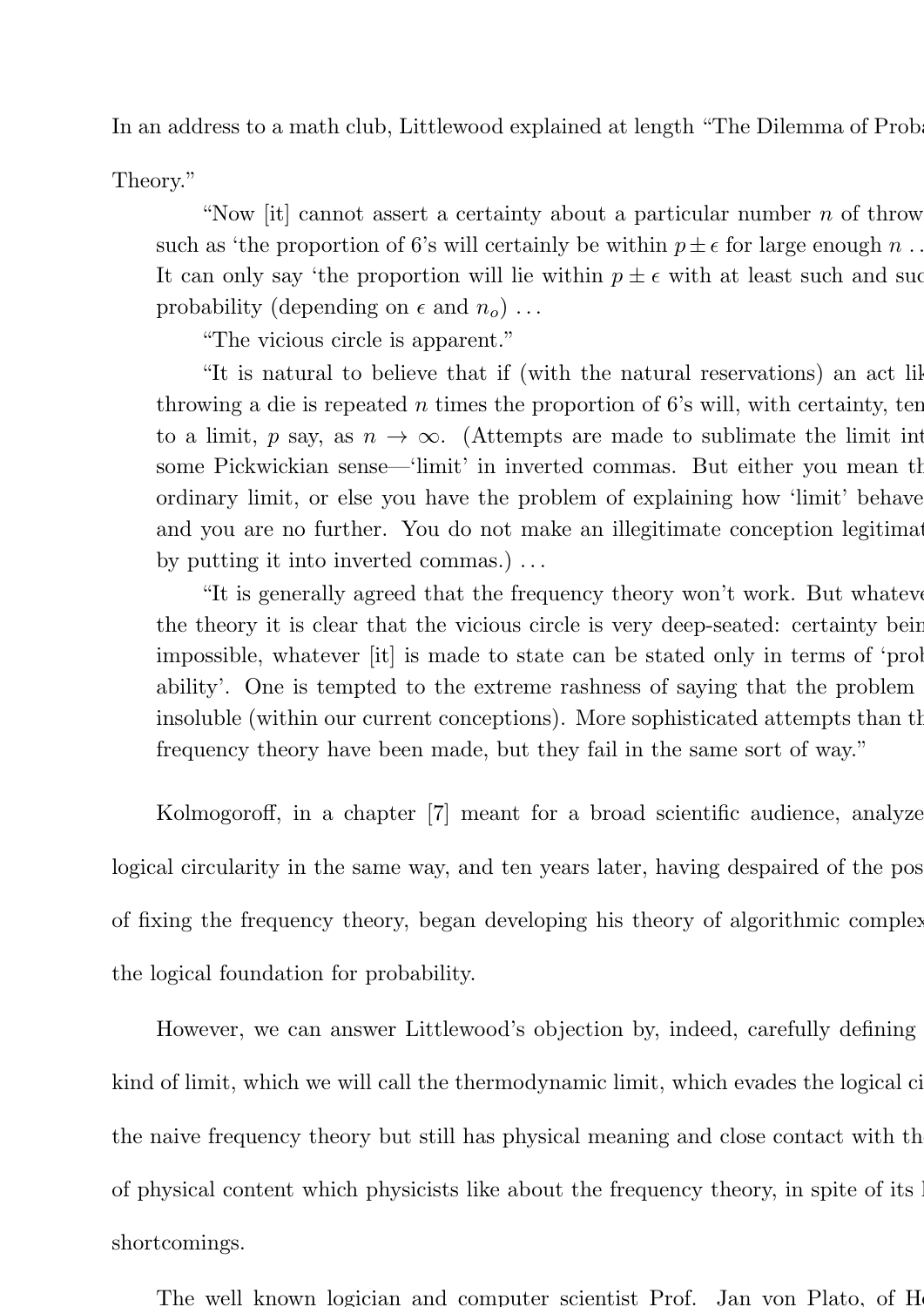University, succeeded in giving a definition of probability for ergodic systems [8]. definition is rather different from the one which will be given here, cannot be made work for quantum systems [9], and because it does not use Khintchine's conjectures the thermodynamic limit, is restricted to ergodic classical systems.

#### A sequence of dynamical systems

Suppose given a sequence  $M_n$  of dynamical systems, each one with n degrees of dom, and equipped with a flow  $x \mapsto x_t$  and an invariant measure under the flow Suppose given an observable (i.e., a measurable function)  $f_n$  on each  $M_n$ . To simple notation, if  $v_n \in M_n$  is a perhaps implicitly fixed initial condition, we write  $f_n$  $f_n((v_n)_t)$ , the change in f due to the flow. The motivation is that we are interest  ${M_n}$  when in some sense they are all 'the same' kind of physical system, only the n of degrees of freedom increases without bound, and  $f_n$  is 'the same' physical qu e.g., momentum. We will, inspired by a conjecture of Khintchine's, define the li  $M_n$  which, when it exists, is independent of the substitution of the  $\mu_n$  by any other absolutely continuous with respect to  $\mu_n$ .

For  $f$  a measurable function of time, Wiener studied the auto-correlation function

$$
\varphi_f(\tau) = \lim_{T \to \infty} \frac{1}{2T} \int_{-T}^{T} f(t + \tau) f(t) dt.
$$

When one views f as an observable on  $M_n$ , it is a set of data, a time series, a auto-correlation function is a descriptive statistic of this set of data.

Wiener further defined the higher correlation functions for any positive integer

$$
\varphi_f^m(\tau_1, \tau_2, \dots, \tau_m) = \lim_{T \to \infty} \frac{1}{2T} \int_{-T}^T \Pi_1^m f(t + \tau_i) dt.
$$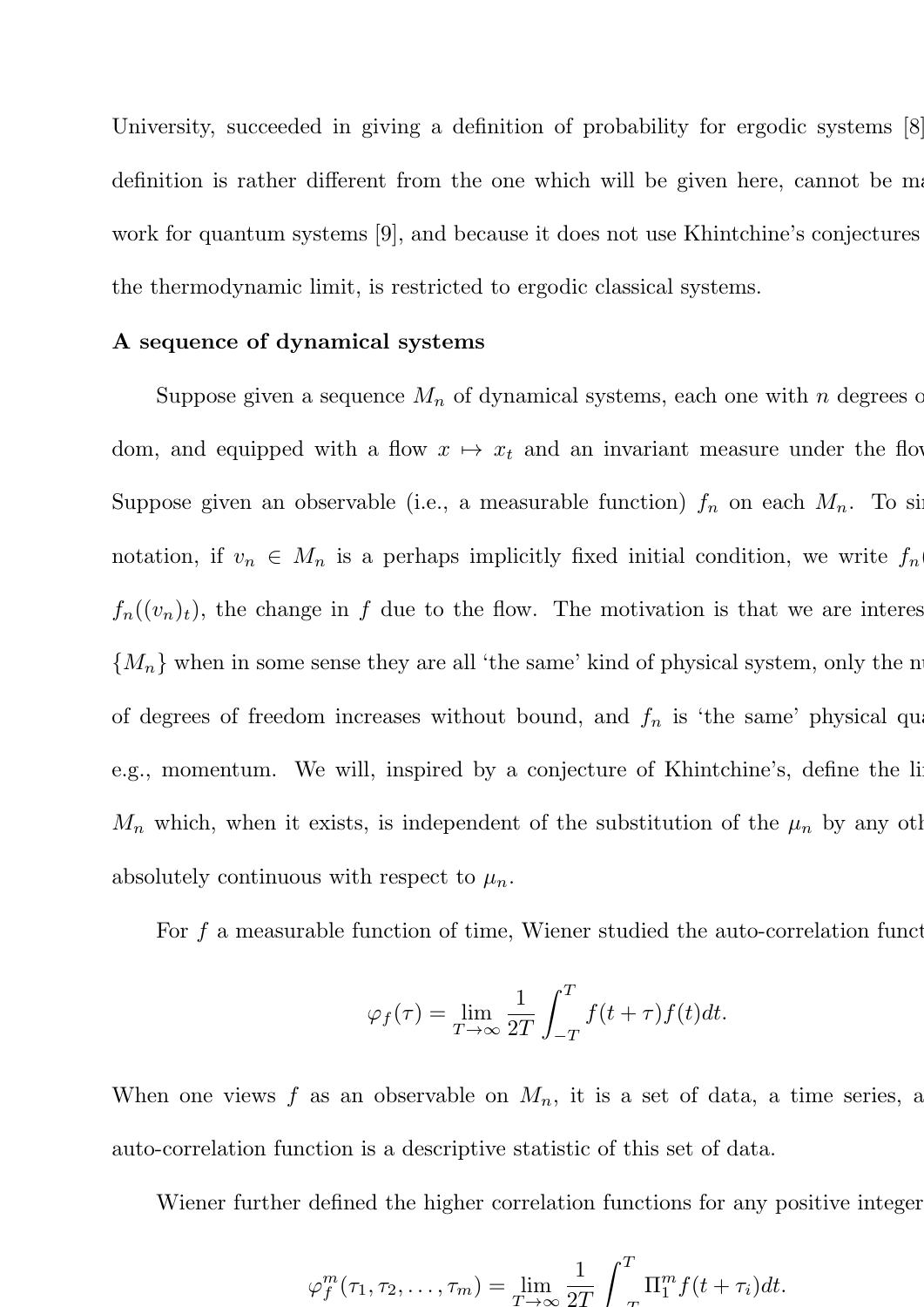There is no dependence on the notion of probability. In the literature, then conflicting definition of the auto-correlation function  $R(\tau)$  of a time series, which applies to a time series which is not data, but really a stochastic process. That is, supp given a probability space P with probability measure  $\mu$ , and for each  $\alpha \in P$ , suppresent that  $f_{\alpha}(t)$  is a time series in the usual sense. Then the phase auto-correlation function defined by Khintchine several years after Wiener's work to be  $R(t, \tau) = \int_P f_\alpha(t) f_\alpha(t)$ and is independent of  $t$  if the process is stationary (the notion of stationary seems  $t$ been introduced by Khintchine at the same time). The whole point here is to avoid it, since that might seem to re-introduce the logical circle Littlewood complained ab

The whole point of thermodynamics is to convert a sequence of deterministic d ical systems into a stochastic process by passing to whatever kind of thermodynamic one has defined. Ours will be a new kind, not the same as the usual one. Balian has for the creation of new kinds of thermodynamic limits, each one tailored for the application at hand.

*Definition*. In the setting above, the sequence  $\{(M_n, \mu_n), f_n\}$  is said to *have a thermood namic limit* if for every choice of a compact subset K of the time-axis, a positive  $\epsilon$ , positive integer M, there exists an integer N so large that for every  $n \geq N$ , there a subset  $N_n$  of  $M_n$  with  $\mu_n(M_n \setminus N_n) < \epsilon$  such that for any two initial conditions  $w \in N_n$ 

$$
|\varphi^m_v(t_1,t_2,\ldots,t_m)-\varphi^m_w(t_1,t_2,\ldots,t_m)|<\epsilon
$$

for all  $t_i \in K$  and all  $m < M$ . Here,  $\varphi_v^m$  is the m-point auto-correlation function of f  $f_n(v_t)$ , and similarly for  $\varphi_m^m$ . The trajectories (or, equivalently, their initial conditions)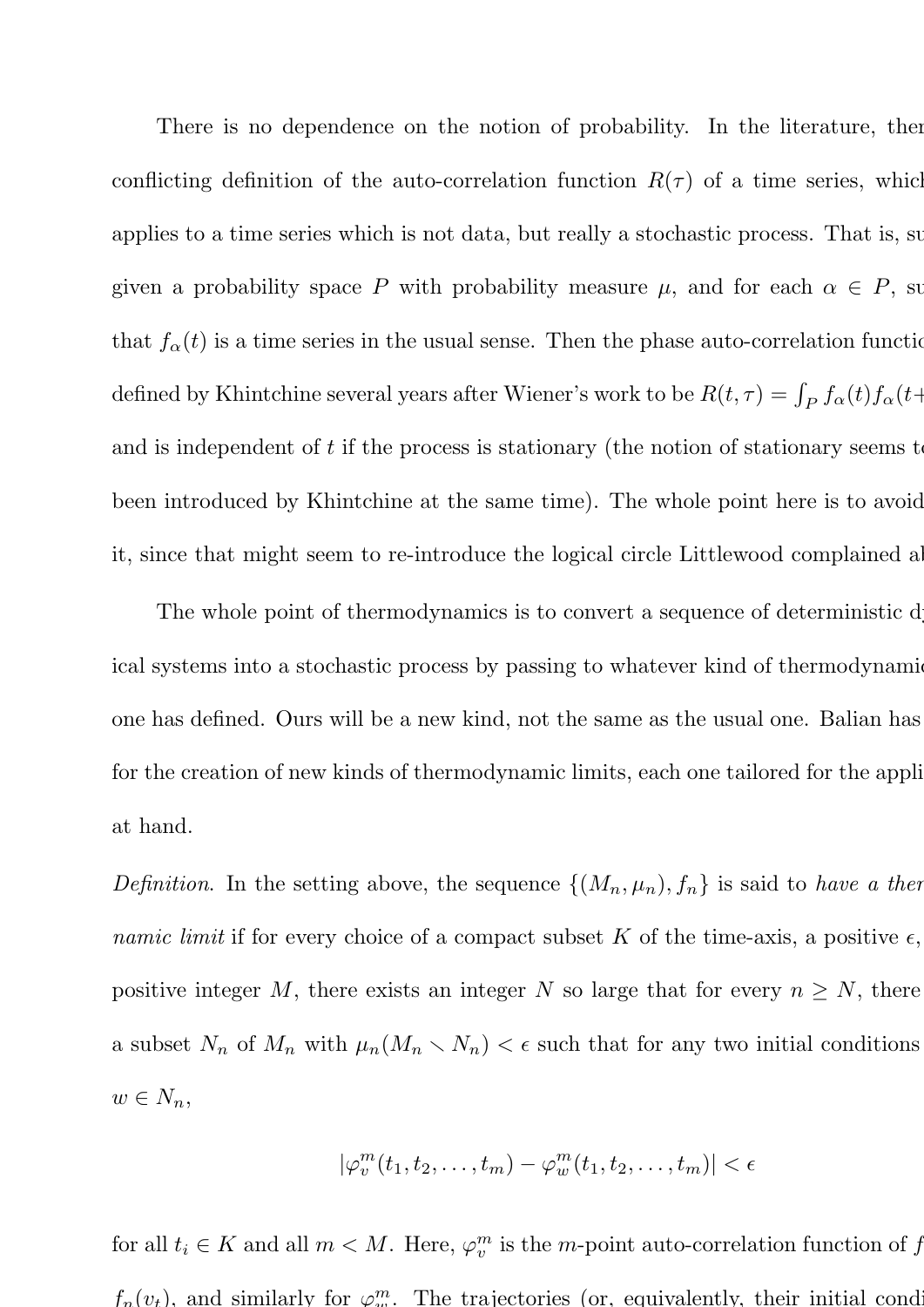belonging to  $N_n$  are called *normal* and  $N_n$  is called *a normal cell*.

It is obvious that there then exists a function  $\varphi_{\infty}$  defined for all time such  $\lim_{n\to\infty}\varphi_n$  converges to  $\varphi_\infty$  with uniform convergence on compact sets, provided chosen to have an initial condition from  $N_n$ . Similarly for  $\varphi^m_{\infty}$ . The invariance replacing  $\mu_n$  by any  $\nu_n$  absolutely continuous with respect to  $\mu_n$  is also obvious.

Lévy's philosophy was that in order to study a stochastic process, it suffices to  $R(\tau)$ , its auto-correlation function (in the sense of Khintchine) [10]. A Gaussian stat centered stochastic process is determined up to equivalence by  $R$ . Wiener has also rem [11] that even a non-Gaussian one is still determined up to some sort of equivalence b knowledge of all its higher m-point auto-correlation functions  $R^m$ .

Since we have a set of suitable  $m$ -point correlation functions, we would be a define a limit object of a sequence that has a thermodynamic limit: the stochastic prowhose auto-correlation functions in the sense of Khintchine are equal to the limits descriptive statistics of the elements of our sequence. But we do not need to define sort of limit object such as this for our immediate purposes. For now, we will regard and  $f_{\infty}$  as *the limit*. One would also like to define a suitable equivalence relation space of sequences which possess limits and study the space of equivalence classes. some other Hilbert problems, the solution to the Sixth opens up many avenues for f research.

# The definition of event and of probability

The mathematical axiomization of probability theory has taught us that it is j important to precisely specify what is an *event* as it is to associate a number to an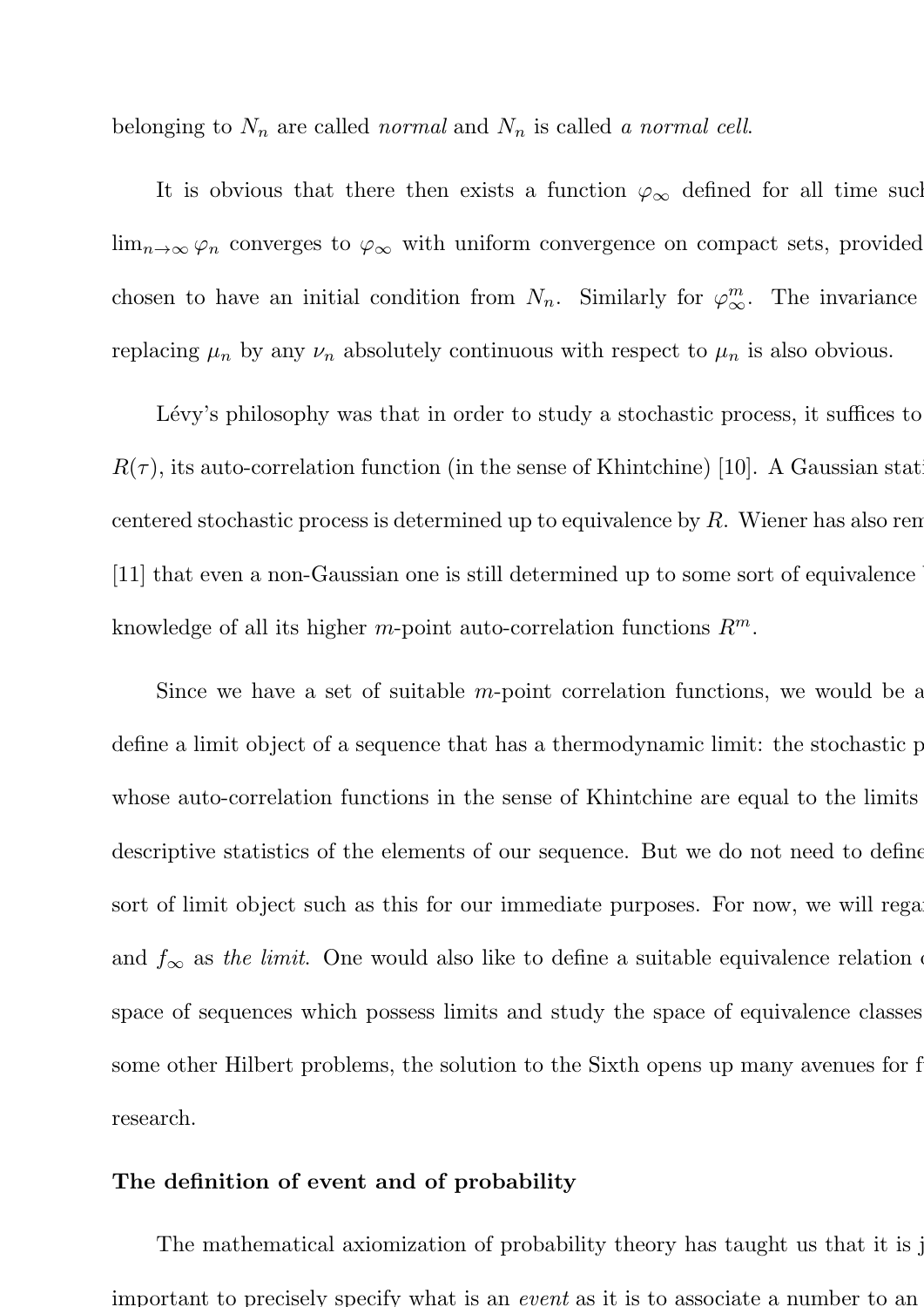This, indeed, is a foundational point difficult for engineers or physicists to appreciate; tend to feel that every subset is measurable. In fact, the definition of Lebesgue m formalizes an intuition about what a 'physically constructible' subset of Euclidean should be, so in a sense, non-measurable sets cannot have any physical significance.

In Quantum Mechanics, there has been the intuition that probabilities arise from necessity of amplifying a microscopic event up to the macroscopic level (e.g., Fey in [12]). In Classical Mechanics, there has been the intuition that probability ar the thermodynamic limit of deterministic systems. (There have also been rival intu but we will not touch on them here.) It follows from this that we should formally an 'event' to be something that only arises in this way, when two contrasting scal being compared. In particular, neither points nor subsets of a fixed  $M_n$  are events. for this reason, neither Lebesgue measure nor Liouville measure nor  $\mu_n$  are inter as probability measures.) Taking our cue from Quantum Mechanics, only the result measurement is defined to be an event.

The quantum case was already treated, in the special case of the two slit exper in  $|13|$  and  $|14|$ . There, 'event' was defined as the thermodynamic limit of the res an interaction with an amplifying apparatus: in that limit, Planck's constant goes to and the amplifying apparatus becomes a classical system.

In the classical case, in Statistical Mechanics, as remarked by Wiener  $|15|$ , Gu [16], and Pauli [17], a measurement of an observable f on M is really a long-time av modelled or approximated by the infinite time average

$$
\langle f \rangle_t = \lim_{T \to \infty} \frac{1}{T} \int_{0}^{T} f(t) dt,
$$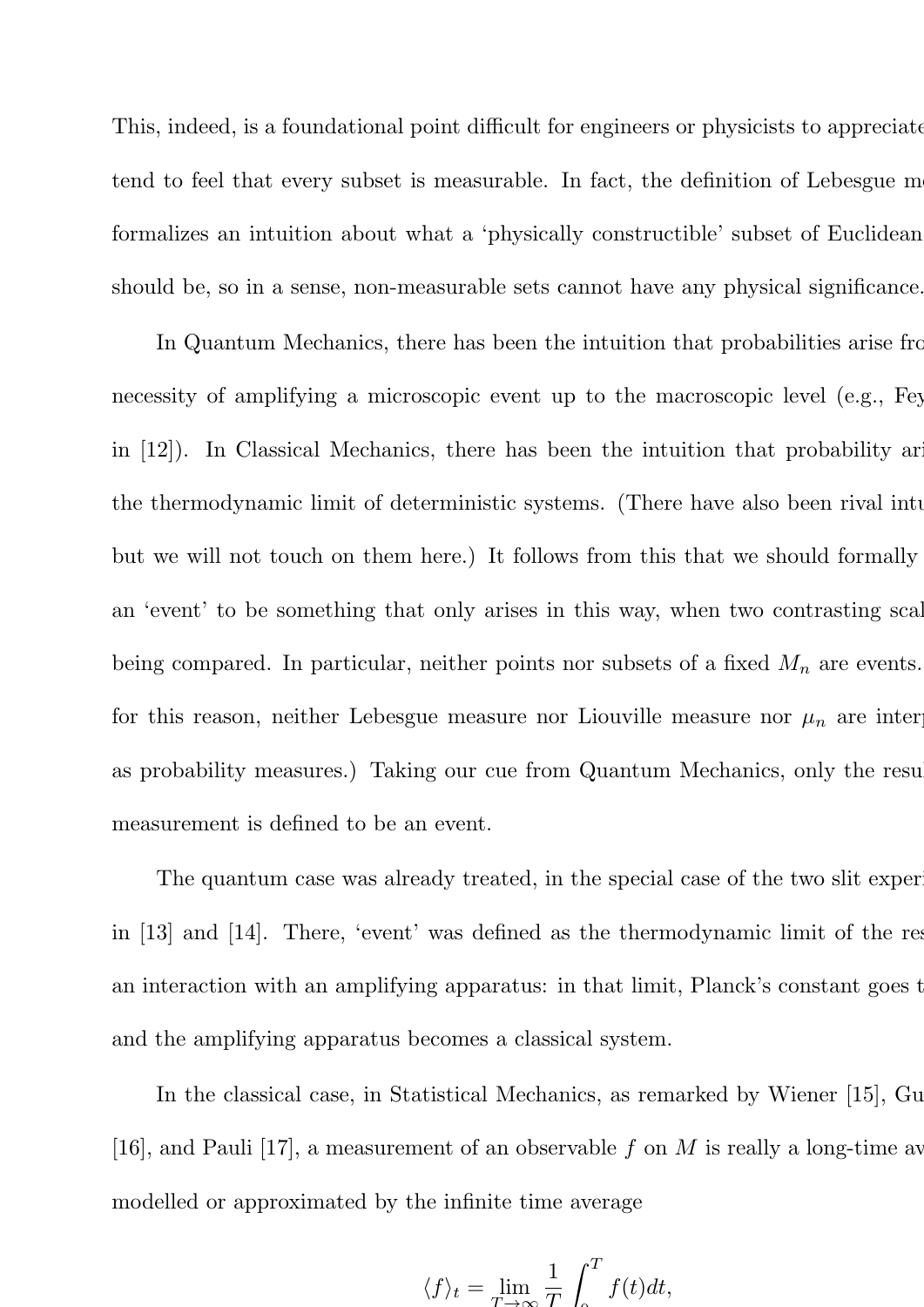where the dependence on the initial condition  $v_o \in M_n$  has been suppressed. The applies to any function of f, for example, the variance  $f^2$ <sup>\*</sup> However, this dependence the initial condition prevents us from turning this idea into an exact definition of and this is the reason we pass to the thermodynamic limit. As the number of degrees freedom grows without bound, almost all initial conditions give approximately the answer, the expectation of f, and  $\varphi_{\infty}(0)$  for the variance. We also obtain all the moments of the limit of f, and so a random variable  $f_{\infty}$  can be rigorously defined (as its probability space  $M_{\infty}$  is taken to be the unit interval [0,1] with Lebesgue mea Physically,  $f_{\infty}$  is an idealisation with properties which are good approximations to the majority of the  $\langle f_n \rangle_t$ ,  $\langle f_n^2 \rangle_t$ , etc., each of which is a descriptive statistic of some co data.

Suppose given a sequence  $\{(M_n, \mu_n), f_n\}$  which has a thermodynamic limit, w associated  $\varphi_{\infty}, f_{\infty}$ , etc., as above.

*Definition*. Let the probability space P be the direct image under  $f_{\infty}$  of the prob space  $(M_{\infty}, dx)$ . Then the *events* of the thermodynamic limit of  $\{(M_n, \mu_n), f_n\}$  are measurable subsets of P and the *probability* of an event F is its measure.

The definition of limit we have introduced is modelled closely on the equilibrium tical mechanics and work of Ford, Kac, and Mazur  $|18|$ . For this reason, the measur yields one value with probability unity, because the system is in equilibrium.

In fact, this limit was tailor-made for measurements of  $f$ , but it will apply as w

<sup>\*</sup> In the author's view, and in the views just cited, time averages model me ments and phase averages model probabilities. Prof. von Plato, following Einstein agreement with Landau, defines probabilities as infinite time averages.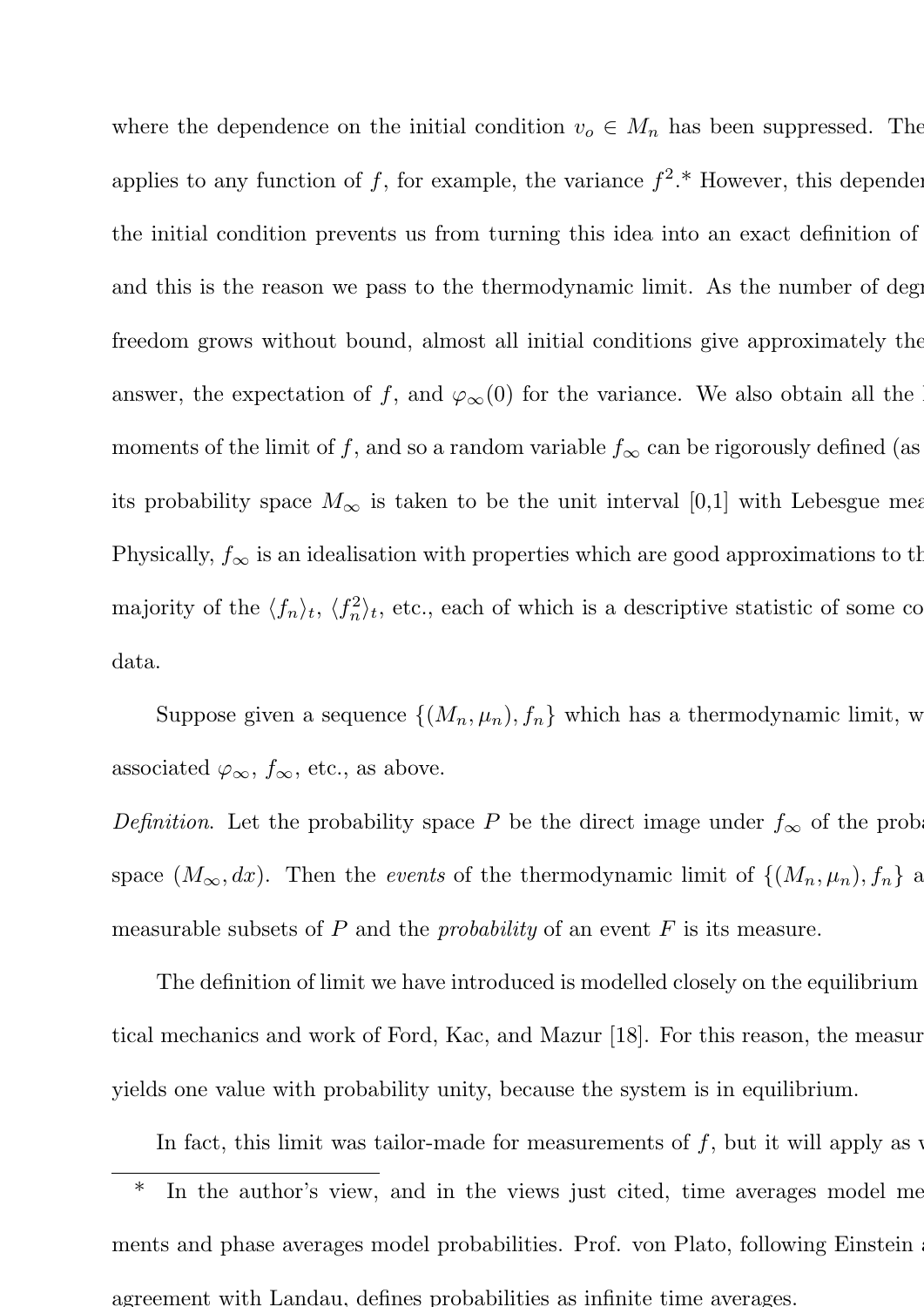any function of  $f$ . If  $f$  models the coin-toss (or cast of a die) dilemma of Littlew then f will be assumed to take only the values  $\pm \frac{1}{2}$  $\frac{1}{2}$ , and be centered. Composing j the indicator function of a small neighbourhood of  $\frac{1}{2}$ , we get g (or, just put  $g = f$ Then  $\langle g \rangle_t$  = the frequency of heads.† This frequency might be zero, if the initial conditionis perverse. Putting  $g_{\infty} = f_{\infty} + \frac{1}{2}$  $\frac{1}{2}$ , all the moments of  $g_{\infty}$  follow from those of f particular, the expectation of  $g_{\infty}$ , which is our definition of the probability that f the value "heads," depends only on the equivalence class of the sequence  $\{(M_n, \mu_n)\}$ 

The physical meaning is that if the sequence was defined shrewdly, then it is a approximation to  $\langle g_{6.2\cdot10^{23}} \rangle_t$  (a physically meaningful function) unless the initial con does not belong to  $N_n$ , which is a determinate statement with concrete physical me Of course the limit of the sequence does not change, and hence  $\langle g_{\infty} \rangle_{\mu}$  does not cha any finite number of  $M_n$  are replaced by ridiculous counterfeits, and this includes  $M_6$ . In this case, the statement will be useless for any practical purpose, but still phy meaningful. The same applies if the initial condition is, in fact, outside of  $N_{6.2 \cdot 10^{23}}$ statement will be meaningful but useless for this particular case. Many have a suspected that the true meaning of probability is an approximate one with a certain of validity, and when used outside the limits of that range, will lead to parado

If one were to construct the obvious stochastic process from the idea of rep coint-tossing, the process would not be stationary in continuous time. But in our descriptive statistics, there is no assumption of stationarity.

<sup>†</sup> For us, frequency is not equal to probability. What is measured is frequency. frequency is related in a subtle way to the probability, just as time averages are related phase averages.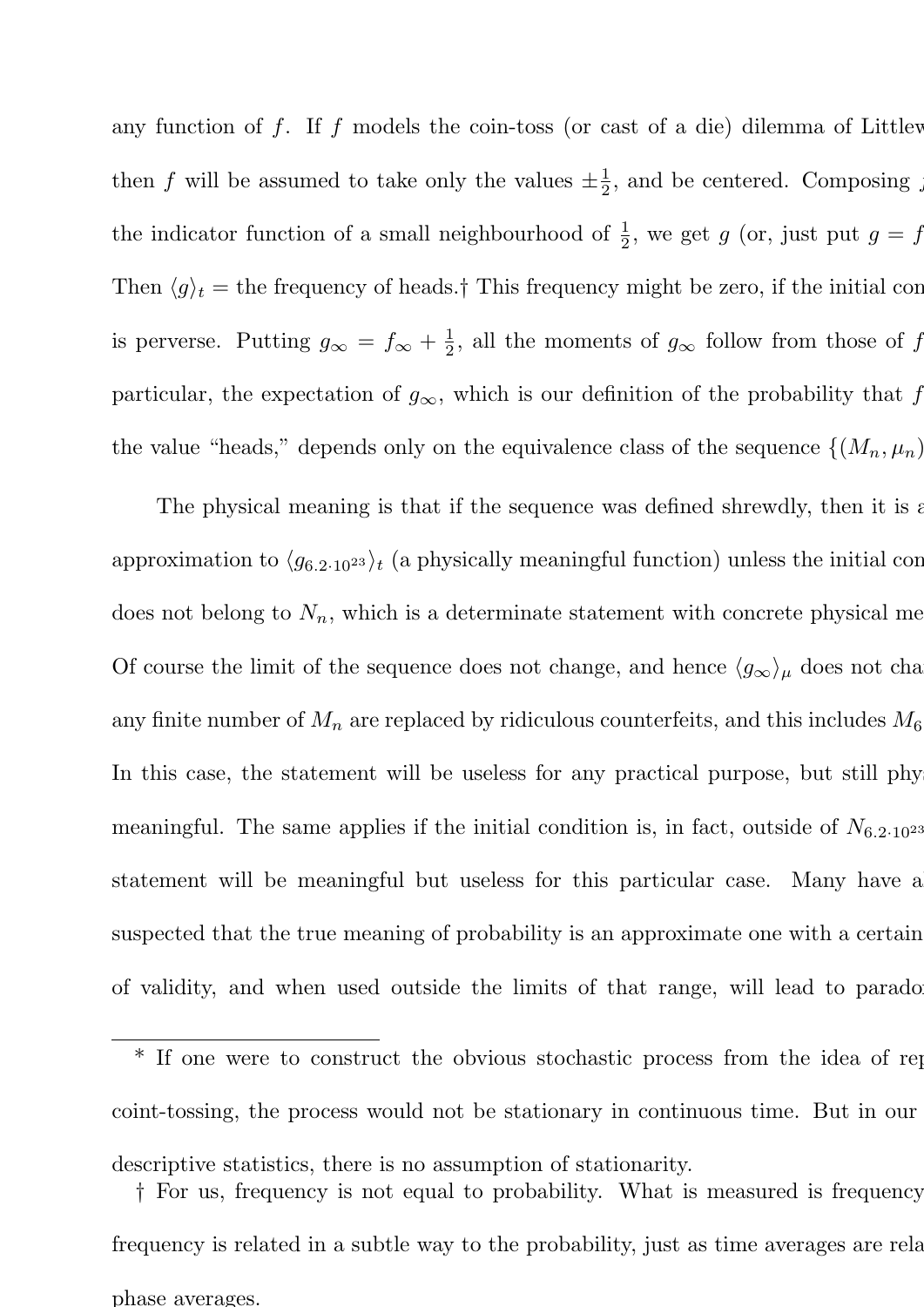practically useless statements. And the point of the Hilbert problem is only to tid logical structure of probability statements, not to impose a tidiness on the world that not exist.

Ever since the work of Wiener, physicists and engineers have had the intuition time series whose auto-correlation function has an absolutely continuous power spe is "random." This can be made precise in the context of our definition. If the coinresult from  $\{(M_n, \mu_n), f_n\}$ , as above, then we can use the auto-correlation of a seq of unit pulses as a measure of how random the sequence is. If its auto-correlation fu is *normal*, i.e., approximately equal to that of all the others from  $N_n$ , then the sequence approximately random. Thus, the auto-correlation function can be used instead of of algorithmic complexity.

The assertion that the probabilities in the thermodynamic limit are good appro tions to the real situation of  $M_{6.2 \cdot 10^{23}}$  is testable, by experiment. In principle, one s in many concrete cases of this limit, be able to calculate how large  $n$  has to be. predictions based on calculations using the limit are falsified by an experimental run  $v_o \notin N_n$ . That said, the practical purpose of using thermodynamic limits is precis avoid having to make calculations about  $M_n$ , which are practically impossible, substitutions for them calculations about  $M_{\infty}$ , which are easier.

## A class of examples

We will show that this definition is not vacuous by studying an interesting c examples: Hamiltonian systems of linearly coupled harmonic oscillators. These systems completely integrable, but in the limit, they exhibit the kind of very very weak ergo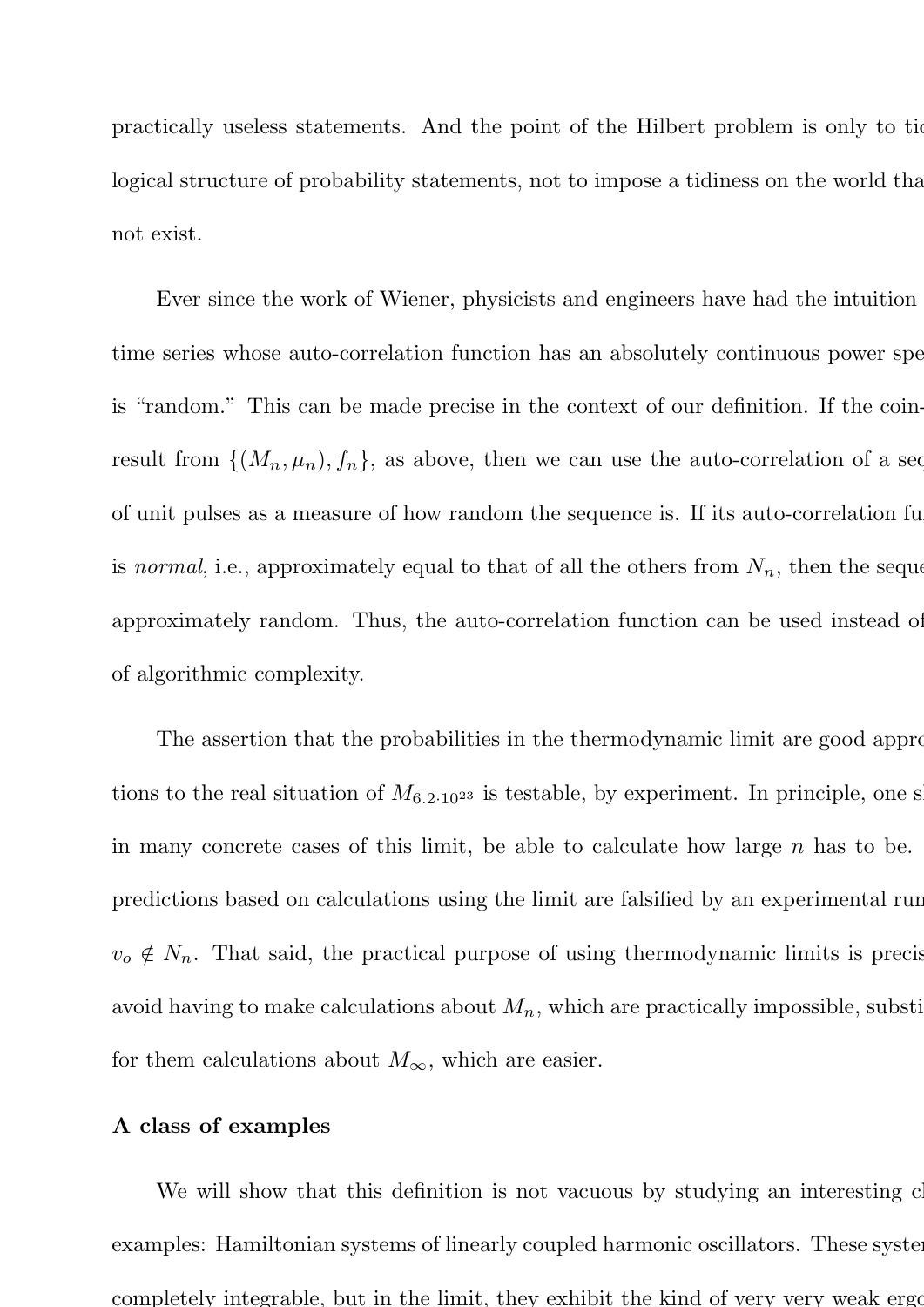conjectured by Khintchine in 1943  $[19]$  for a (hopefully) much larger class of dynamic systems (he did not concretely specify which class). The first point is that the systems simple enough that the calculations for  $M_n$  can be carried out. The second point is ergodicity is usually associated with non-linearity, but here are linear systems when the macro-level are practically indistinguishable from ergodic systems.

The third point is that from the standpoint of the foundations of Physics, only tum Mechanics is truly important, not Classical Mechanics, and quantum system linear Hamiltonian systems. So we will study the general class of linearly couple monic oscillators as in [20].

Obviously not every sequence of systems  $M_n$ , even if possessing a limit, will  $\epsilon$ weakly ergodic behaviour even if  $n$ , the dimension of the space, increases without b The intuition from equilibrium statistical mechanics is that each  $M_n$  must be comof many identical parts (or, more generally, a fixed number of different types of with the number of parts of the same type increasing without bound), and there be a coupling between the parts. Furthermore, a natural hypothesis to make is the interaction between part i and part j only depends on the relative situation of i and that if k and l constitute a parallel pair, their interaction term should be the same. leads naturally to the study of an interaction matrix  $A_n$  which is cyclic (and, of course, symmetric).

We will generalize the result of  $[20]$ , which in turn was a generalization of the results of Ford, Kac, and Mazur  $[18]$ . The main point here is only to show how the new definitionof probability and event applies in this situation. The main interest is that the same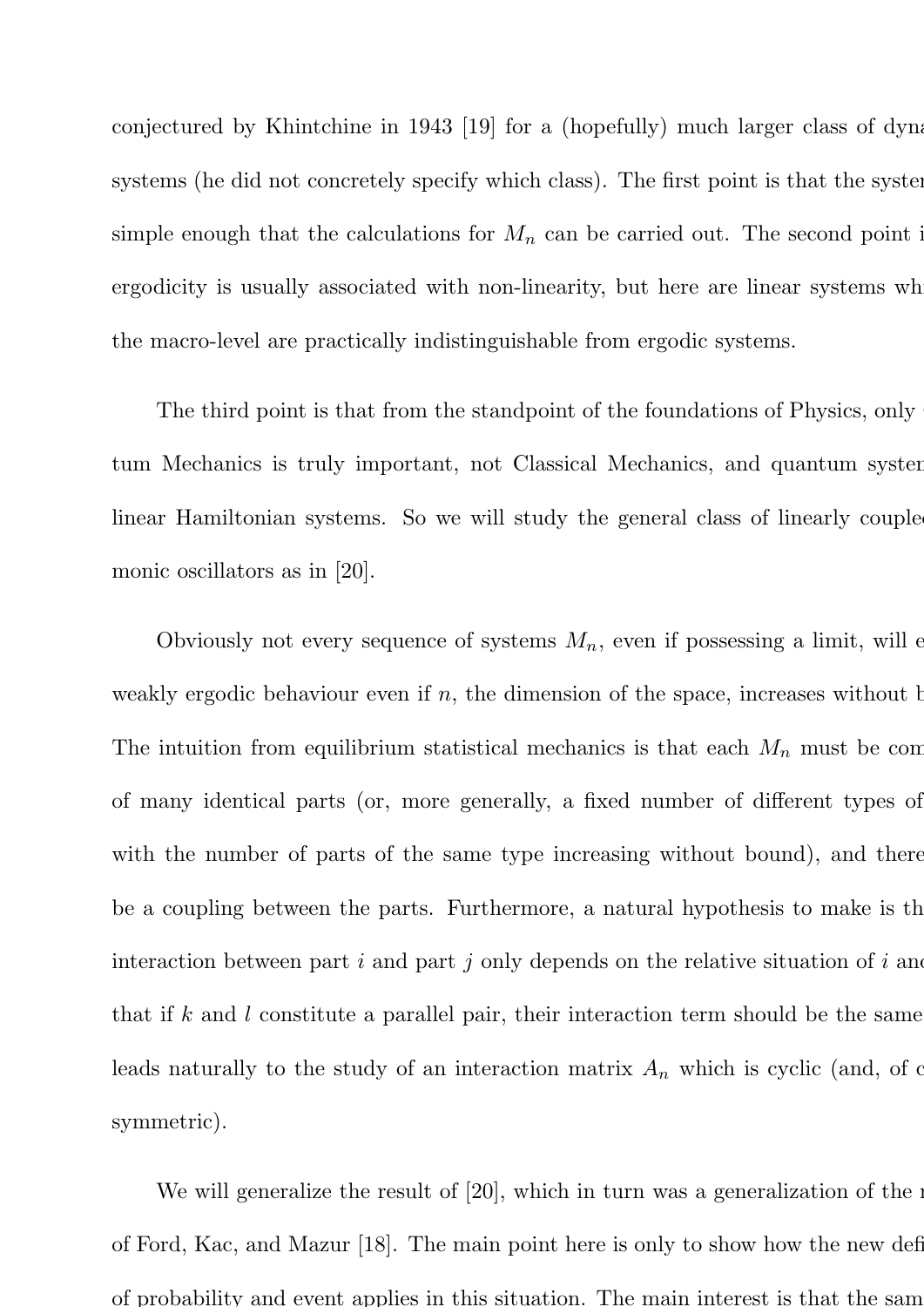of definition of *probability* and *event* works for classical physics as was used earlier, in and  $[14]$ , for the quantum mechanical measurement of a two-state system by an amp apparatus in a state of negative temperature. The second point of interest is that will have introduced the notion of probability without relying on imposing a part probability distribution on  $M_n$ . This opens the way, in the future, to studying systems a negative temperature state, where the usual notion of probability distribution can used.

*Notation.* If *n* is even, choose  $M_n$  to be the same as  $M_{n-1}$ . From now one, assum odd, and equal to  $2N + 1$ . All indices will run from  $-N$  to N, except angles, which run from epsilon above  $-\pi$  to epsilon below  $\pi$ : we put  $\theta_l = \frac{2\pi l}{n}$  $\frac{n}{n}$  for  $l = -N, \ldots, N$ .

 $M_n$  is a Hamiltonian dynamical system (or, rather, the restriction of one to a s of constant energy, see later) with canonical co-ordinates  $p_i$ ,  $q_i$  and Hamiltonian  $H_i$ 

$$
H_n = \sum_{i=-N}^{N} \frac{p_i^2}{2m} + \frac{1}{2}(q_{-N}, q_{-N+1}, \dots q_N)A\begin{pmatrix} q_{-N} \\ q_{-N+1} \\ \vdots \\ q_N \end{pmatrix}
$$

where A is a symmetric  $n \times n$  square real matrix with positive eigenvalues  $\omega_l^2$  satisfy

$$
(A)_{ml} = \frac{1}{n+1} \sum_{k=-N}^{N} \omega_k^2 e^{\frac{2\pi\sqrt{-1}}{n+1}k(m-l)}.
$$

This is obviously symmetric if we make a simple assumption on the  $\omega_l$ 's.

We have

$$
p_o(t) = \frac{1}{n} \left\{ \sum_k \sum_l \cos(\omega_l t) \zeta^{-lk} p_k(0) - \sum_k \sum_l \omega_l \sin(\omega_l t) \zeta^{-lk} q_k(0) \right\}.
$$

Putting  $\widehat{p}(k) = \sum_i \zeta^{-ik} p_i(0)$  and similarly for  $\widehat{q}$ , this becomes

(1) 
$$
p_o(t) = \frac{1}{n} \left\{ \sum_k \widehat{p}(k) \cos(\omega_k t) - \sum_k \widehat{q}(k) \omega_k \sin(\omega_k t) \right\}.
$$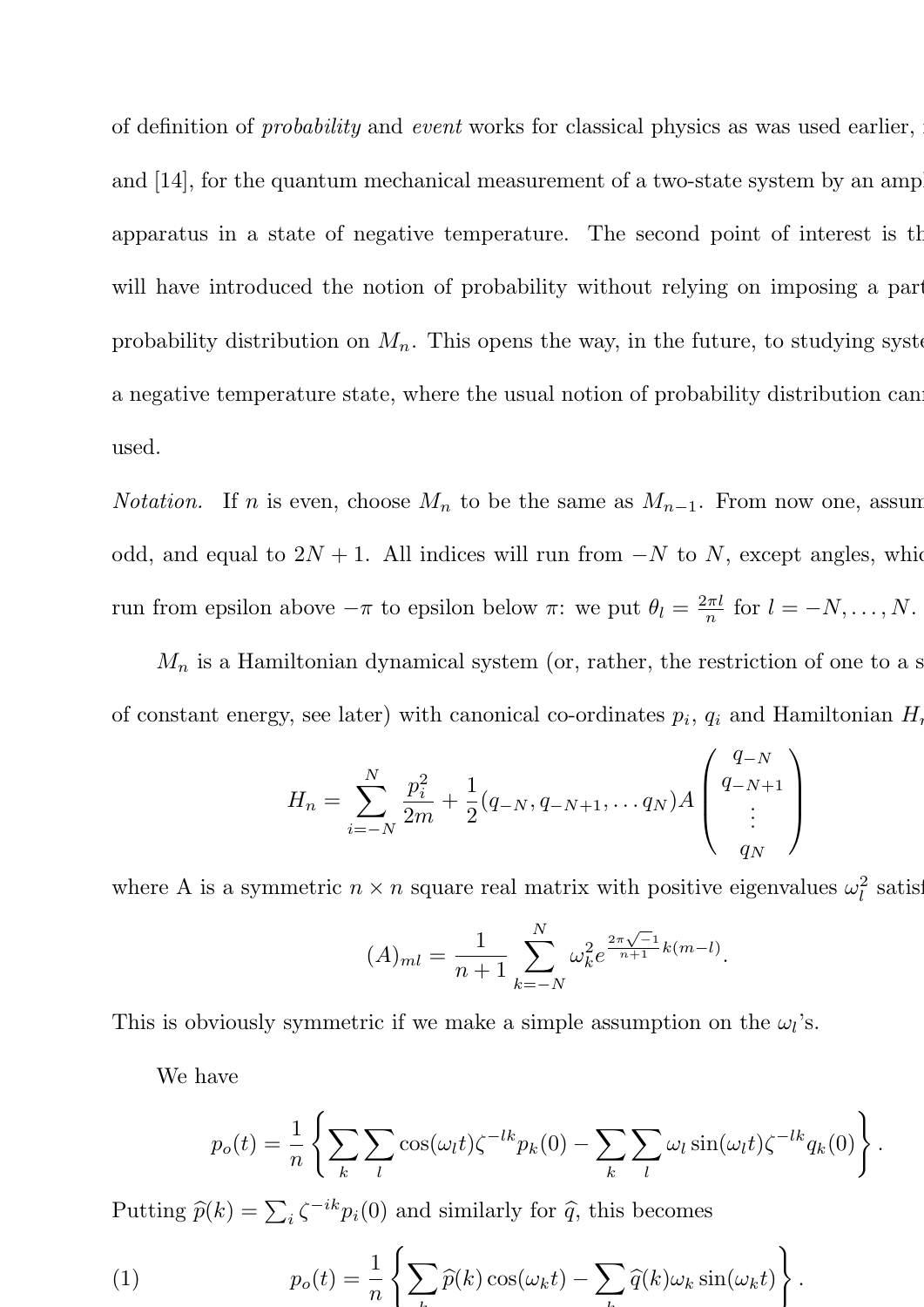Furthermore, the auto-correlation function of  $p<sub>o</sub>$  is

(2) 
$$
\varphi(\tau) = \sum_{k} \frac{1}{2} \left( \frac{1}{2N+1} \right)^2 (|\widehat{p}(k)|^2 + |\omega_k \widehat{q}(k)|^2) \cos(\omega_k t),
$$

and the higher auto-correlation functions vanish for an odd number of points and an even number of points, are trigonometric polynomials with more or less the coefficients.

We will take  $p<sub>o</sub>$  as our observable  $f<sub>n</sub>$ , and the restriction of Liouville meas any surface of constant energy E as our invariant measure  $\mu_n$ . The dynamical s  $M_n$  will be the surface of constant energy. The energy level  $E_n$  is defined for trad reasons, and to make the comparison with traditional results convenient, to be that level which is most probable according to the Maxwell distribution: it is  $\frac{n}{kT}$ , when Boltzmann's constant and  $T$  is the absolute temperature in degrees Kelvin.

To implement the notion that the  $M_n$  are the same but different, we will suppose their eigenvalues are taken from the same function  $\omega$  but evaluated at different p Suppose that we know the eigenvalues  $\omega_l$  for the real system  $M_{6.2 \cdot 10^{23}}$  which we are Regarding  $\omega_l$  as a function of  $\theta_l$ , write it as  $\omega(\theta_l) = \omega_l$ . But now regard  $\omega$  as a continuous function on  $(-\pi, \pi)$  by interpolating the given values in some sensible fashion. (On makes intuitive physical sense.)

For any n, define the Hamiltonian of  $M_n$  by putting  $\omega_s = \omega(\frac{2\pi s}{n})$  $\frac{n\pi s}{n}$ ). Then the sum Equation 1 become Riemann sums for the improper integrals

$$
\frac{1}{2\pi} \int_{-\pi}^{\pi} \widehat{p}(\theta) \cos(\omega(\theta)t) d\theta - \int_{-\pi}^{\pi} \widehat{q}(\theta) \omega(\theta) \sin(\omega(\theta)t) d\theta.
$$

Now the same methods of proof of the theorem of [20] show that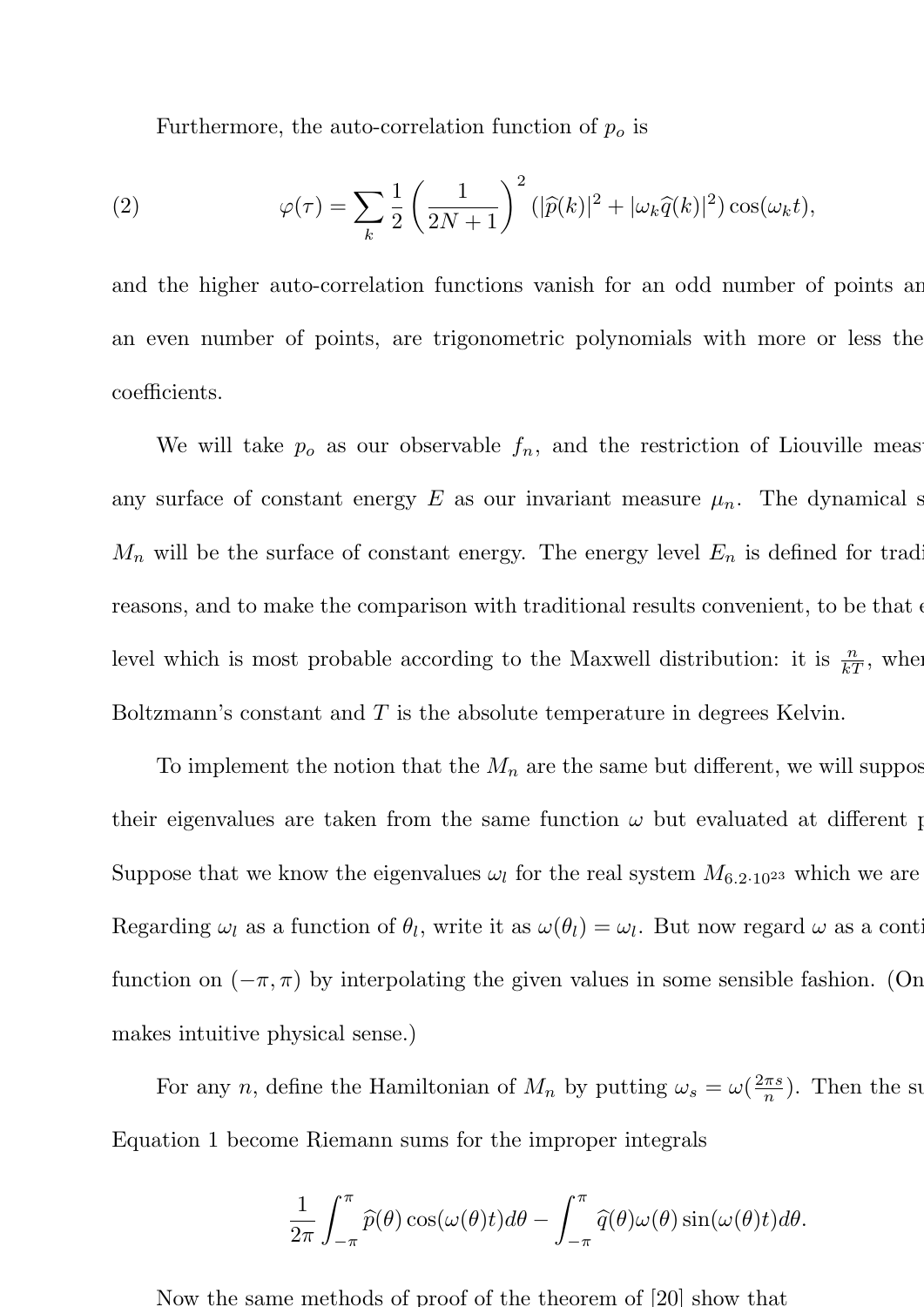*Theorem*. Suppose that  $\omega$  is a continuous function on  $(-\pi, \pi)$  such that the Riemannian integrals

$$
\int_{-\pi+\delta}^{\pi-\delta} \omega(\theta) \cos(m\theta) d\theta
$$

converge for every m and every small positive  $\delta$ . Using  $\omega$ , define  $\{(M_n, \mu_n), f_n\}$  as Then this sequence has a thermodynamic limit, and

$$
\varphi_{\infty}(\tau) = \frac{1}{2\pi} \int_{-\pi}^{\pi} \cos(\omega(\theta)\tau) d\theta.
$$

*Corollary*. In fact, since the coefficients are more or less the same for all the multi-point auto-correlation functions as they are for the ordinary one  $\varphi$ , the proof more. It shows the uniformity in  $M$  of our estimates, and hence, this sequence sati stronger condition than is necessary for the definition of limit: the conclusion holds m simultaneously.

We omit the details of the proof of the corollary.

#### References

[1] D. Hilbert, "Probl`emes Math´ematiques," *Compte Rendu du Deuxi`eme Congr`es* national des Mathematiciens Tenu à Paris du 6 au 12 août 1900, Paris, 1902, pp. 8 [2] L. Corry, "On the Origins of Hilbert's Sixth Problem: Physics and the Emp Approach to Axiomatization." In: *Proceedings of the International Congress of I maticians, Madrid, Spain, 2006*, vol. 3, pp. 1697–1718.

[3] A. Kolmogoroff, talk given at the 1970 ICM at Nice, France, unpublished.

[4] P. A. M. Dirac, *Principles of Quantum Mechanics*, 1st ed., Oxford, 1930, p. 10

[5] W. Burnside, "On the Idea of Frequency," *Proc. Camb. Phil. Soc.* 22 (1925), 726.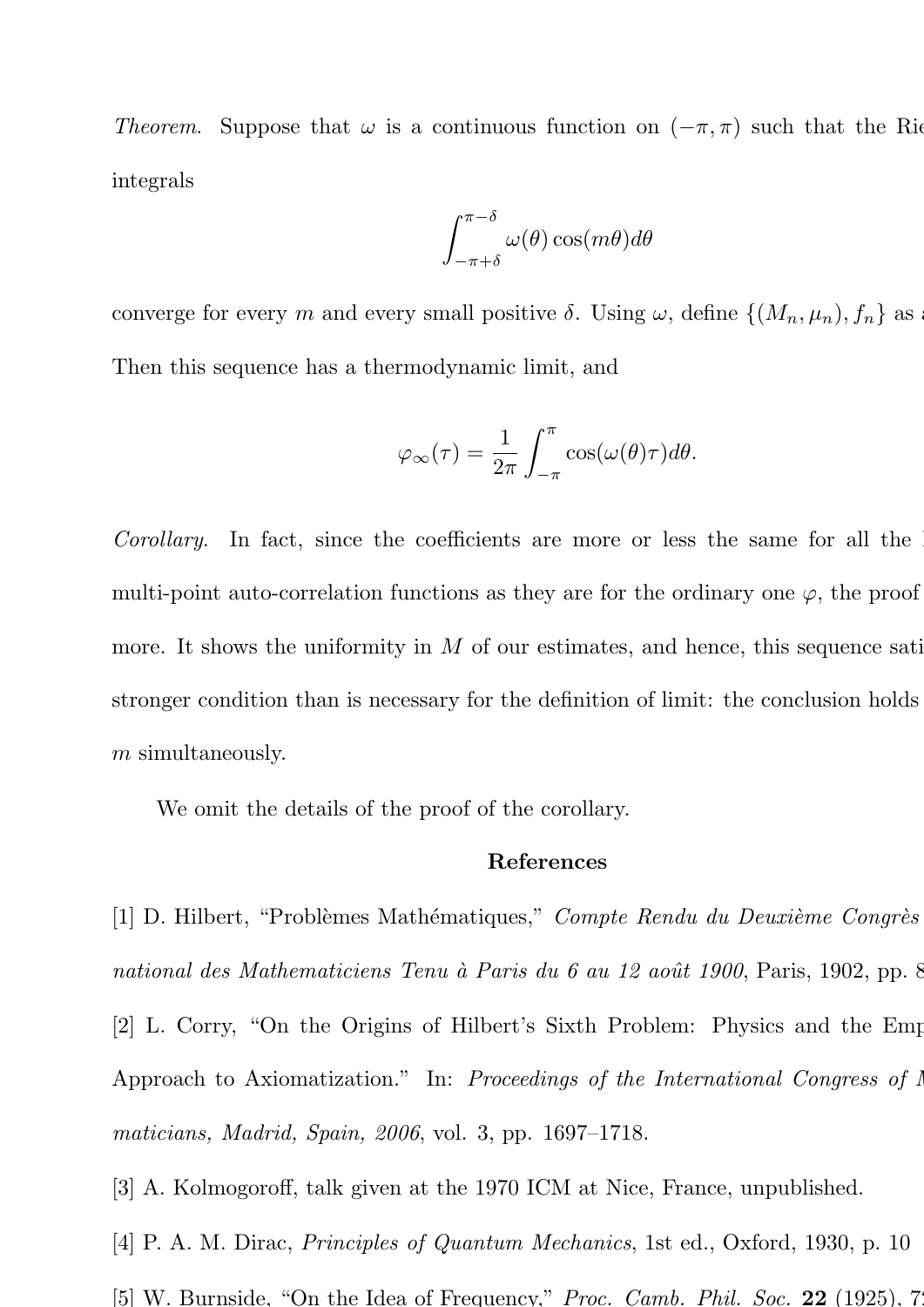[6] J. Littlewood, "The Dilemma of Probability Theory," p. 32. In: J. Littlewo *Mathematician's Miscellany*, Cambridge, 1956.

[7] A. Kolmogoroff, "Teoriya Veroyatnostey," pp. 261–262. In: A. Alexandroff, A. mogoroff, and M. Lavrentieff, eds., *Matematika, yeyo Soderzhanie, Metody, i Znach* 2nd ed., vol. 2, Moscow, 1956, pp. 252–284.

[8] J. von Plato, "Ergodic Theory and the Foundations of Probability." In: B. Skyrn W. Harper, eds., *Causation, Chance, and Credence, Proceedings of the Irvine Conf on Probability and Causation*, vol. 1, Dordrecht, 1988, pp. 257–277.

[9] J. von Plato, personal communication.

[10] P. L´evy, *Processes Stochastiques et Mouvement Brownien,* Paris, 1948.

[11] N. Wiener, *Extrapolation, Interpolation, and Smoothing of Stationary Time With Engineering Applications*, Cambridge, Mass., 1949, p. 18.

[12] R. Feynman and A. Hibbs, *Quantum Mechanics and Path Integrals*, New York, p. 22.

[13] J. Johnson, "Statistical Mechanics of Amplifying Apparatus." In: S. Catto  $\varepsilon$ Nicolescu, eds., *Proc. VIII International Wigner Symposium, New York City, 2003.*

[14] J. Johnson, "Thermodynamic Limits, Non-Commutative Probability, and Quan-Entanglement." In: P. Argyres *et al*., eds., *Quantum Theory and Symmetries, Procee of the Third International Symposium, Cincinnati, 2003*, Singapore, 2004, pp. 133–143.

[15] P. Masani and N. Wiener, "Non-linear Prediction." In: U. Grenander, ed., *Prob and Statistics, The Harald Cramer Volume*, Stockholm, 1959, p. 197.

[16] I. Guelfand and N. Vilenkin, *Les distributions tome 4: applications de l'analyse*